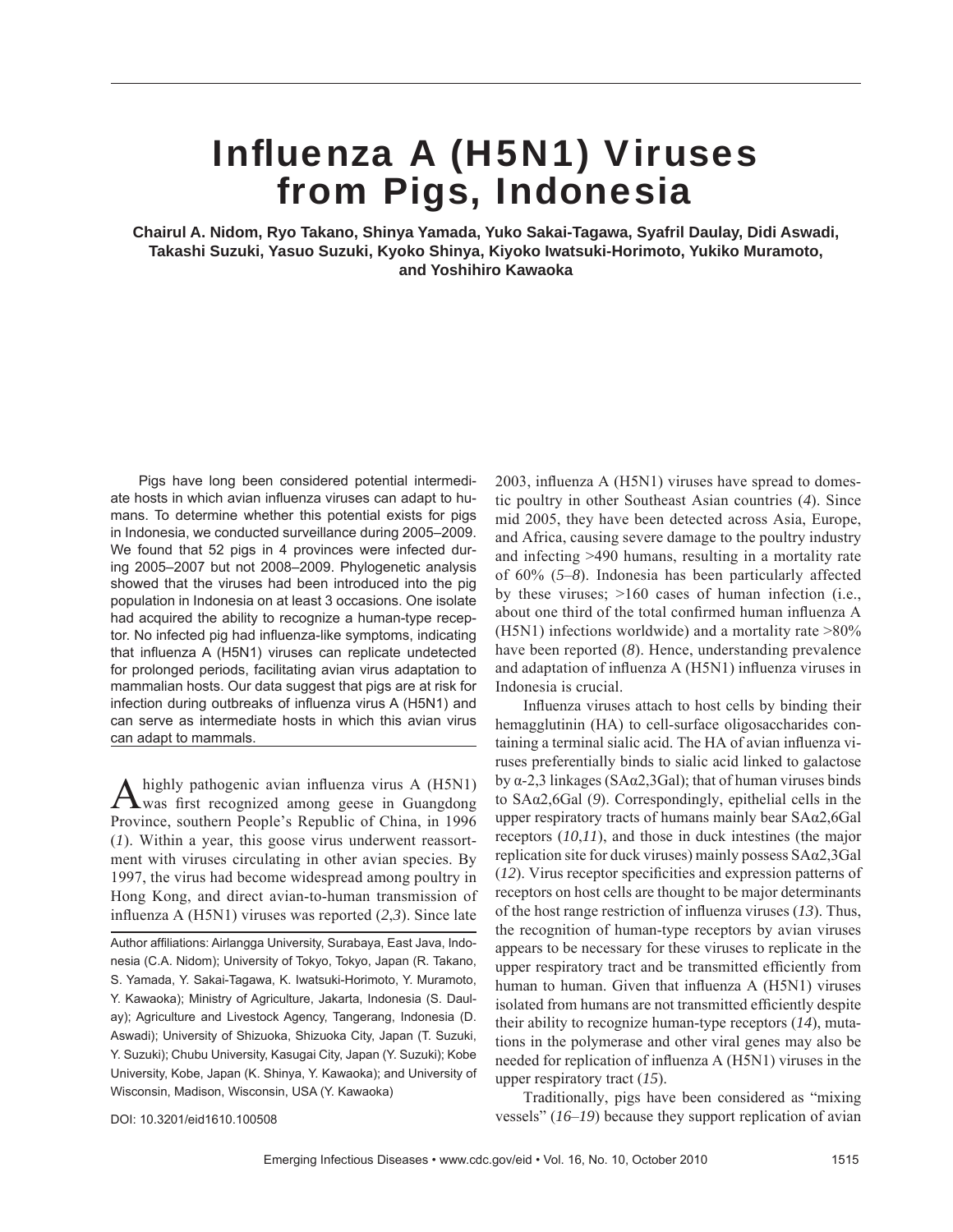and human influenza viruses (17). Their tracheal epithelial cells reportedly bear SAα2,3Gal and SAα2,6Gal receptors (*18*). However, recent studies have shown that despite SAα2,3Gal and SAα2,6Gal receptors in pig respiratory tracts, SAα2,3Gal is found only in the smaller airways (bronchioli and alveoli) and not in the trachea (*20*,*21*). Kuchipudi et al. (*22*) found SAα2,3Gal and SAα2,6Gal receptors in the bronchi, bronchioli, and alveoli of chickens and ducks; however, SAα2,6Gal was dominant in chicken tracheal epithelium, and SAα2,3Gal, in duck trachea. Given that influenza A (H5N1) viruses have been transmitted directly from birds to humans, the central dogma of pigs as a mixing vessel may no longer stand. Moreover, under experimental conditions, pig susceptibility to infection with avian influenza A (H5N1) viruses is low (23). Nevertheless, the pandemic (H1N1) 2009 virus is a reassortant that originated from 4 genetically distinct viruses and appeared to be generated in pigs (*24*), suggesting their role in the generation of pandemic influenza viruses. Infection of pigs with influenza A (H5N1) viruses has been reported in Vietnam (*25*) and China (*26*); however, the infection status of pigs in Indonesia remains unknown. We, therefore, explored whether pigs in Indonesia had been infected with influenza A (H5N1) viruses and, if so, whether the viruses were transmitted multiple times and had acquired the ability to recognize human-type receptors.

## **Materials and Methods**

#### **Specimen Collection**

Virologic and serologic surveillance was conducted during 3 rainy seasons during 2005–2009: January–February 2005, October–February 2007, and, November 2008– April 2009. Nasal, fecal, and serum samples were collected from apparently healthy pigs in various districts of Indonesia (Figure 1). The nasal and fecal samples were injected into 10-day-old embryonated eggs, and the allantoic fluid was tested for hemagglutination. Hemagglutination-positive allantoic fluid was subjected to reverse transcription-PCR by using H5 HA–specific and N1 neuraminidase– specific primers; only positive samples were tested further. Serum was analyzed to estimate the prevalence of influenza virus A (H5N1) infection.

#### **Cells and Virus Isolation**

MDCK cells and an MDCK cell line that overexpresses the human β-galactoside α-2,6-sialyltransferase I gene (MDCK-ST6GalI) (*27*) were maintained in minimal essential medium (MEM) containing 5% newborn calf serum at 37°C in 5%  $CO<sub>2</sub>$ . Virus isolation from specimens was performed by using 10-day-old embryonated chicken eggs, MDCK cells, or MDCK-ST6GalI cells in MEM containing 0.3% bovine serum albumin (BSA) (Sigma-Aldrich, Inc., St. Louis, MO, USA) (online Appendix Table, www.cdc. gov/EID/content/16/10/1515-appT.htm). Viruses isolated in MDCK cells were used whenever they were available.

#### **Serologic Analysis**

Swine serum samples were tested for neutralizing antibodies against influenza A/swine/East Java/UT6040/2007 (H5N1) and A/duck/Czechoslovakia/56 (H4N6) viruses. Subtype H4N6 was used as a negative control. Serum was mixed with 3 volumes of receptor-destroying enzyme (Denka Seiken Co., Ltd, Tokyo, Japan) overnight at 37°C and inactivated at 56°C for 30 min. A 2-fold serial dilution series of serum (1:4–1:512) was mixed with an equal volume of influenza virus at 100 TCID $_{50}$  (50% tissue culture infectious doses) and incubated at 37°C for 30 min. Viruses were inoculated to monolayers of MDCK cells for 1 h, washed 2×, and incubated with MEM containing 0.3% BSA for 2 d at 37 $^{\circ}$ C in a 5% CO<sub>2</sub> incubator. Cytopathic effects were observed to determine the neutralizing activity of the test serum. The detection limit for the neutralizing antibody was <4 dilutions of serum.

#### **Sequence Analysis**

To characterize the swine influenza A (H5N1) viruses isolated in Indonesia, we sequenced the HA genes of 39 viruses isolated from pigs in Banten, East Java, North Sumatra, and South Kalimantan provinces and grouped them according to their genetic similarities. Viral RNA was extracted with ISOGEN (Nippon Gene, Tokyo, Japan) ac-

> Figure 1. Provinces in Indonesia (gray shading) where surveillance for influenza A (H5N1) virus in pigs was conducted during 2005–2009.



1516 Emerging Infectious Diseases • www.cdc.gov/eid • Vol. 16, No. 10, October 2010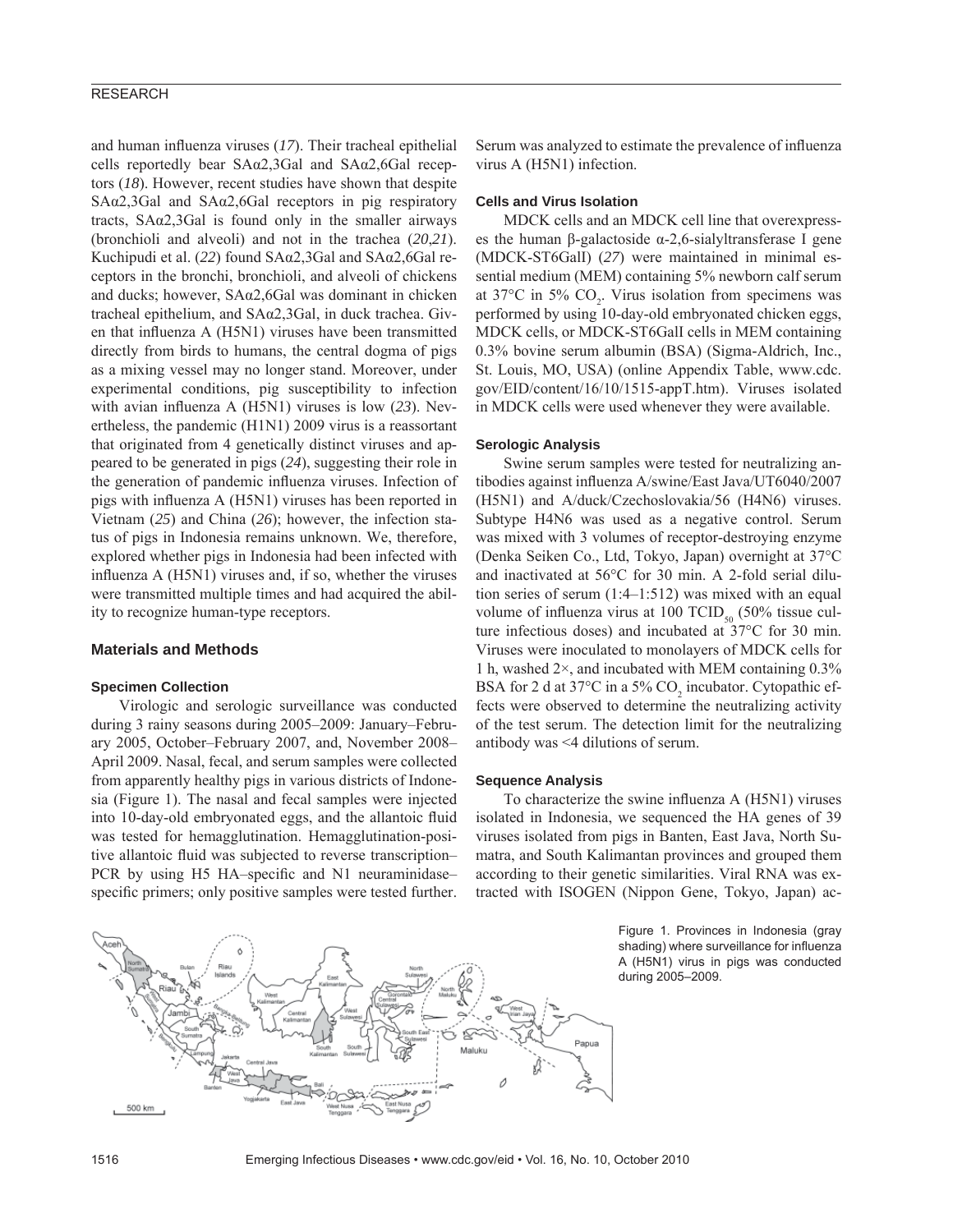cording to the manufacturer's instructions. Extracted RNA was reverse transcribed with SuperScript III reverse transcriptase (Invitrogen, Carlsbad, CA, USA) and an oligonucleotide complementary to the 12-nt sequence at the 3′ end of the viral RNA and amplified by PCR with Pfu-ultra (Stratagene, La Jolla, CA, USA) or Phusion (Finnzymes, Espoo, Finland) high-fidelity DNA polymerase and primers specific for each segment of the influenza virus A (H5N1). Primer sequences are available upon request. The PCR products were separated by agarose gel electrophoresis, purified by using a MinElute Gel Extraction Kit (QIAGEN, Hilden, Germany), and then sequenced. The nucleotide sequences obtained in this study are available from GenBank, accession nos. HM440051–HM440154.

## **Phylogenetic Analysis**

We phylogenetically analyzed 13 representative swine influenza A (H5N1) viruses for all 8 viral genes and compared these sequences with publicly available sequences. All sequences were assembled and edited with BioEdit 7 software (*28*). Neighbor-joining tree analysis was conducted by using ClustalW (www.clustal.org). Estimates of the phylogenies were calculated by performing 100 neighborjoining bootstrap replicates.

## **Receptor Specificity Assays**

During replication in pigs, avian influenza viruses may adapt to recognize human-type receptors because such receptors are present in the epithelial cells of pig trachea (*18*). We therefore analyzed the receptor specificity of representative viruses from each of the 3 swine groups: A/swine/ Banten/UT3081/2005 for the 2005 swine group, A/swine/ East Java/UT6012/2007 for the  $2006-07$  swine (A) group, and A/swine/Banten/UT6001/2006 for the 2006–07 swine (B) group. We also analyzed A/swine/Banten/UT3062/2005 clone 6 and A/swine/Banten/3063/05 clone 1, each of which possesses a single amino acid change in HA that distinguishes it from other clones. The receptor specificity of these influenza A (H5N1) viruses was determined by use of an assay that measures direct binding to sialylglycopolymers possessing either SAα2,3Gal or SAα2,6Gal. We used this solid-phase binding assay with the sodium salts of sialylglycopolymers (poly α-L-glutamic acid backbones containing *N*-acetylneuraminic acid linked to galactose through either an α-2,3 or -2,6 bond (Neu5Acα2,3Galβ1,4GlcNAcβpAP and Neu5Aαc2,6Galβ1,4GlcNAcβ-pAP) as described (29,30). Briefly, microtiter plates (Polystyrene Universal-BIND Microplate, Corning, NY, USA, USA) were incubated with glycopolymer in phosphate buffered saline (PBS) at 4°C for 3 h and then irradiated under UV light at 254 nm for 2 min. After removal of the glycopolymer solution, the plates were blocked with 0.1 mL PBS containing 2% BSA (Invitrogen) at room temperature for 1 h. After being

washed  $5\times$  with PBS, the plates were incubated in a solution containing influenza virus (128 hemagglutination units in PBS) at 4°C for 12 h. After 3 more washes with PBS, antibody to the virus was added to the plates, which were then incubated for 2 h at  $4^{\circ}$ C, washed  $3 \times$  with ice cold PBS, and then incubated with horseradish peroxidase–conjugated protein A (Organon Teknika N.V; Cappel Products, Turnhout, Belgium; 2000-fold dilution in PBS) at 4°C. After being washed  $4\times$  with ice-cold PBS, the plates were then incubated with *o*-phenylenediamine (Sigma-Aldrich) in PBS containing  $0.01\%$  H<sub>2</sub>O<sub>2</sub> for 10 min at room temperature, and the reaction was stopped by adding 0.05 mL of 1N HCl. Absorbance was determined at 490 nm.

# **Results**

## **Virus Prevalence**

Of 702 nasal swabs, 52 (7.4%) collected in 2005–2007 yielded influenza A (H5N1) viruses (Table 1; online Appendix Table); no virus was isolated from fecal samples of the same pigs. All 35 viruses isolated in 2005 were from 5 pig farms in the Tangerang District of Banten Province, near an area in which an influenza A (H5N1) outbreak among poultry had been confirmed in 2004 (31) and where the virus has since remained enzootic. Samples collected from a slaughterhouse in the Surabaya district of East Java Province were negative for influenza virus A (H5N1). In the subsequent surveillance period, October 2006–February 2007, we detected viruses in pigs on 4 farms in the Tangerang, Kediri, and Medan districts of Banten, East Java, and North Sumatra, respectively, and in slaughterhouses in the Surabaya and Banjarmasin districts of East Java and South Kalimantan; all sites were near previous outbreaks of influenza virus A (H5N1) infection among poultry. Pigs from which these viruses were isolated did not show any signs of influenza-like illness at the time of sample collection. During the November 2008–April 2009 surveillance period, virus was not isolated from any nasal swabs from 300 pigs tested. However, the 300 serum samples tested indicated that 3 (1%) pigs had neutralizing antibodies against a subtype H5N1 virus but not subtype H4N6, suggesting limited exposure to influenza A (H5N1) viruses. These positive samples were obtained from a farm in the Malang District of East Java Province; neutralizing titers were 4–16 (Table 1).

# **Virus Sequences**

Among the 39 viruses sequenced, the first group comprised 24 isolates collected in Banten Province during January 2005–February 2005; the HA genes of these viruses were either identical or differed by no more than 2 nt. The second group comprised 9 isolates collected during October 2006–February 2007 and also differed by only 2 nt, al-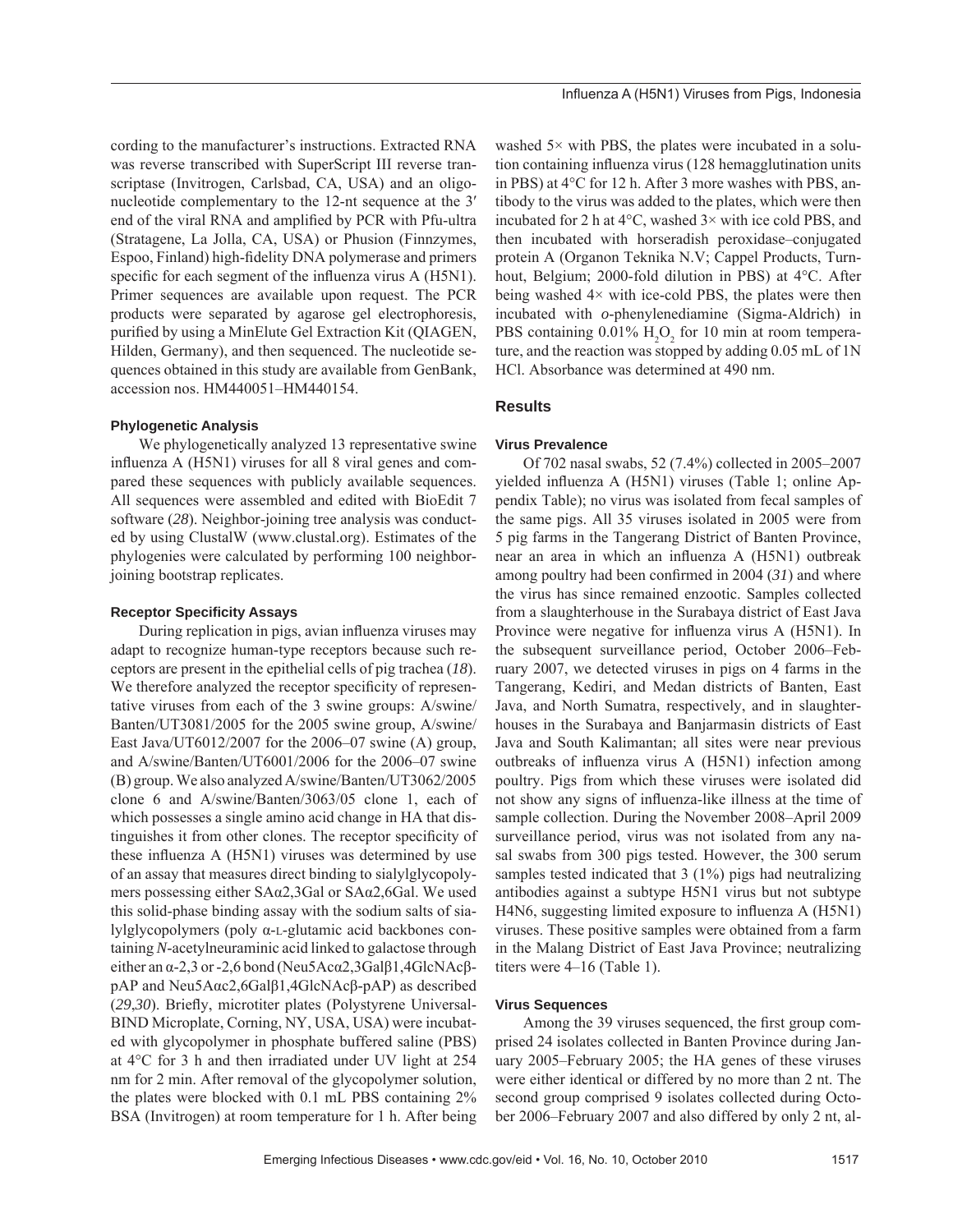## RESEARCH

#### Surveillance period and location No. samples/no. pigst Viruses isolated, no. (rate) Management type Distance from poultry 2005 Jan–2005 Feb Banten, Tangerang Farm A **41/500** 12 (29) Commercial On site Farm B 22/500 6 (27) Commercial Consite Farm C 13/50 0 Private On site Farm D 18/250 11 (61) Commercial Consite Farm E 13/50 0 Private On site Farm F 29/250 4 (14) Commercial Consite Farm G 23/100 2 (9) Private On site East Java, Surabaya, SH **8/100 0** Private 2 km Total 167/1,800 35 (21) NA NA 2006 Oct–2007 Feb Banten, Tangerang Farm H 34/150 4 (12) Commercial On site Farm I 15/50 15/50 15/50 11(7) Private On site East Java Surabaya, SH 600 1 (95/600–700 1 (95/600–700 1 (95/600–700 1 Km Kediri, farm 1 (3) Register and the settlement of the settlement of the settlement of the settlement of the 1 km North Sumatra, Medan, farm  $38/400$  2 (5) Commercial 0.5 km South Kalimantan, Banjarmasin, SH 23/50 1 (4) Private On site Total 235/1,400–1,500 17 (7) NA NA 2008 Nov–2009 Apr East Java **Tulungagung** Farm A 25/900 0 Commercial 1 km Farm B 29/700 0 Commercial 2 km Surabaya, SH 40/600–700 0 Government 1 km Jember, farm 18/400 0 Private 2 km Malang, farm 39/500 0‡ Private 1 km Central Java, Solo, farm **15/100** 0 Private 5 km Bali

Table 1. Sites and prevalence of influenza A (H5N1) viruses isolated from pigs, Indonesia\*

\*SH, slaughterhouse; NA, not applicable.

†Numbers of pigs on farms are estimates.

‡Three samples were positive for A/swine/East Java/UT6040/2007 (H5N1); neutralizing titers were 4 for 1 sample and 16 for 2 samples.

Denpasar, SH 88 March 2 km 99/400 10 March 2 km 99/400 10 Government 2 km Tabanan, farm 9/300 0 Commercial 0.2 km Riau Islands, Bulan, farm **26/20,000** 0 Commercial No poultry farms

 Total 300/23,900–24,000 0 NA NA Total 702/27,100–27,300 52 (7.4) NA NA

though the viruses were collected in different provinces: Banten, East Java, North Sumatra, and South Kalimantan. The HA genes in these 2 groups differed from each other by 49–53 nt. The third group included 6 isolates collected in Banten, East Java, and North Sumatra during October 2006–February 2007; these HAs were identical except for 1 nt and differed from those of the first and second groups by  $42-45$  and  $58-61$  nt, respectively. Thus, the swine influenza A (H5N1) viruses collected in our surveillance study could be classified into 3 distinct groups on the basis of their HA gene sequences, irrespective of the province from which they were isolated, suggesting extensive movement of pigs among provinces.

## **Phylogeny**

Phylogenetic analysis of the HA genes of the 13 representative viruses identified the same 3 groups described above. The HA genes of 4 viruses isolated in 2005 (2005 swine group) were placed in clade 2.1.1, and of the remaining 9 swine viruses isolated during 2006–2007, five were classified into the IDN/ $6/05$ -like sublineage (2006–07) swine [A] group) and 4 into clade 2.1.3 (2006–07 swine [B] group) (Figure 2, panel A). The most closely related strains of each swine virus group were chicken influenza A (H5N1) viruses: A/chicken/Indonesia/R60/2005 for the 2005 swine group, A/chicken/East Java/UT6016/2006 and A/chicken/ East Java/UT6031/2007 for the  $2006-07$  swine (A) group, and A/chicken/East Java/UT6044/2007 for the 2006–07

on island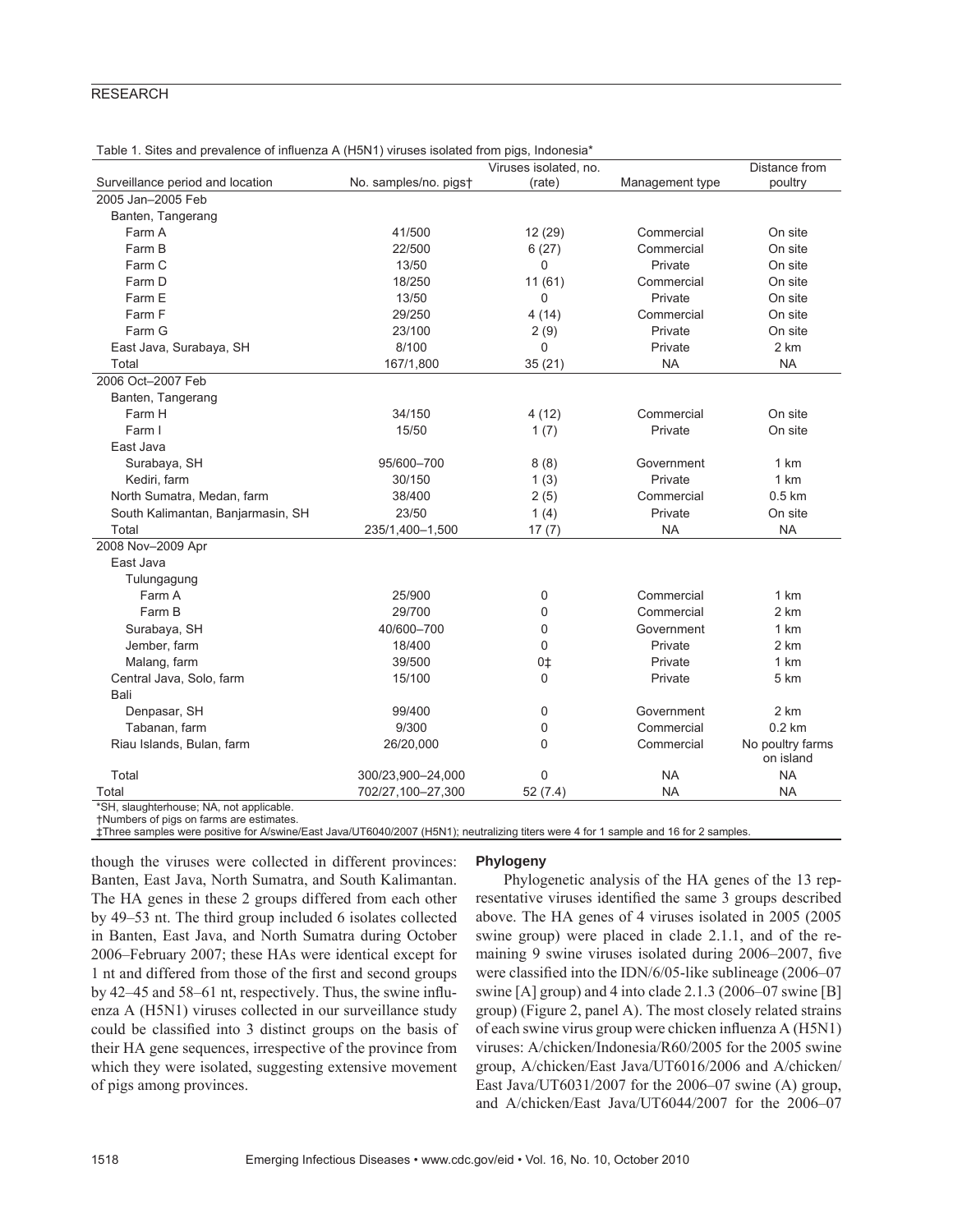

Figure 2. Phylogenetic relationships among the A) hemagglutinin (HA) and B) neuraminidase (NA) genes of influenza A (H5N1) viruses isolated in Indonesia. The numbers below or above the branch nodes indicate neighbor-joining bootstrap values. Analysis was based on nucleotides 281–1675 of the HA gene and 43–1037 of the NA gene. The HA and NA gene trees were rooted to A/goose/Guangdong/1/96 and A/duck/Guangxi/50/2001, respectively. Colors indicate swine viruses (blue) and chicken viruses (red) most closely related to swine viruses. Scale bars indicate 0.01 nt substitutions per site. Ck, chicken; Dk, duck; Fl, feline; Gd, Guangdong; Gs, goose; Gx, Guangxi; HK, Hong Kong; IDN, Indonesia; ST, Shantou; Sw, swine; Tk, turkey; Qa, quail.

swine (B) group. Analyses of the other 7 genes demonstrated that the phylogenetic relationships established for the HA gene were maintained; that is, the swine viruses in each group possessed nearly identical genes, and each group of swine viruses was most closely related to a chicken virus isolated near the site where the swine viruses were collected (Figure 2, panel B; online Appendix Figures 1–3, www.cdc.gov/EID/content/16/10/1515-appG1.htm, www. cdc.gov/EID/content/16/10/1515-appG2.htm, and www. cdc.gov/EID/content/16/10/1515-appG3.htm). Our results suggest that influenza  $A$  (H5N1) viruses were transmitted from avian species to pigs on at least 3 occasions.

### **Receptor Specificity**

Sequence analysis of the PCR products of the HA genes of A/swine/Banten/UT3062/2005 and A/swine/Banten/UT3063/2005 indicated that nucleotides were heterogeneous at certain positions, prompting us to plaque purify the viruses in MDCK cells to obtain viral clones with distinct HA sequences (Table 2). We found that most of the swine influenza subtype H5N1 isolates bound to only  $SA\alpha2,3Gal$ , whereas the plaque-purified clone 6 of A/swine/Banten/ UT3062/05 bound to SAα2,3Gal and SAα2,6Gal (Figure 3), indicating that during their replication in pigs, avian influenza A (H5N1) viruses can acquire the ability to recognize human virus receptors.

## **Discussion**

In contrast to the few reported cases of infection of pigs with highly pathogenic avian influenza  $A$  (H5N1) viruses (*17*,*25*,*26*), our surveillance study of 7 provinces in Indonesia during 3 periods shows that 7.4% of pigs surveyed during 2005–2007, but not 2008–2009, were infected with influenza A (H5N1) viruses. Phylogenetic analysis indicated that the viruses were transmitted to pigs on several different occasions, probably from poultry on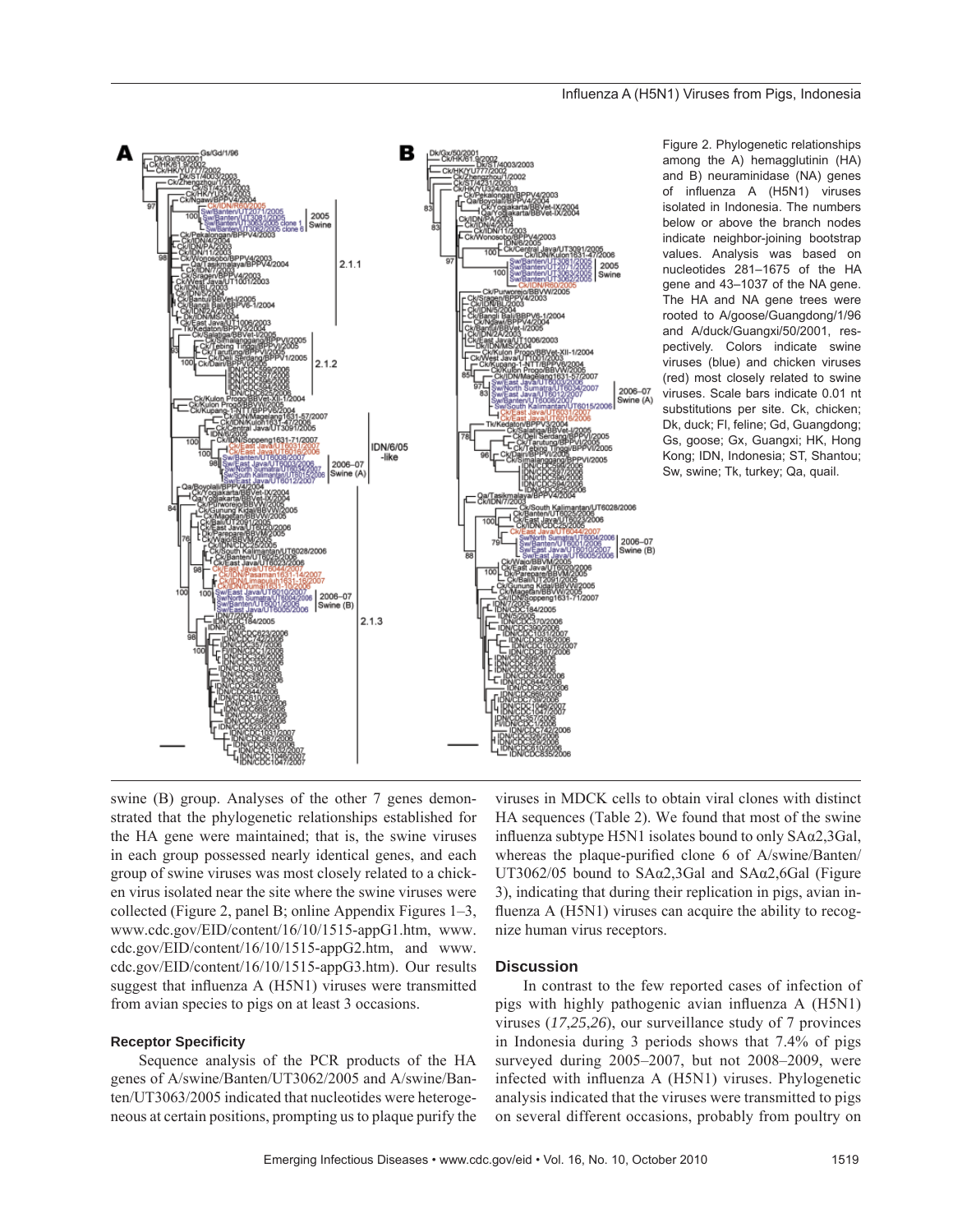## RESEARCH

Table 2. Phylogeny of influenza A (H5N1) viruses isolated from pigs, Indonesia, 2005–2009

| Hemagglutinin clade and virus                                                                                       | Group*            | Chicken isolates with related genes |
|---------------------------------------------------------------------------------------------------------------------|-------------------|-------------------------------------|
| Clade 2.1.1                                                                                                         |                   |                                     |
| A/swine/Banten/UT2071/2005                                                                                          | 2005 swine        | A/chicken/Indonesia/R60/2005+       |
| A/swine/Banten/UT3062/2005‡                                                                                         |                   |                                     |
| A/swine/Banten/UT3063/2005§                                                                                         |                   |                                     |
| A/swine/Banten/UT3081/2005                                                                                          |                   |                                     |
| IDN/6/05-like clade                                                                                                 |                   |                                     |
| A/swine/East Java/UT6003/2006                                                                                       | 2006–07 swine (A) | A/chicken/East Java/UT6016/2006 and |
| A/swine/South Kalimantan/UT6015/2006                                                                                |                   | A/chicken/East Java/UT6031/2007     |
| A/swine/North Sumatra/UT6034/2007                                                                                   |                   |                                     |
| A/swine/Banten/UT6008/2007                                                                                          |                   |                                     |
| A/swine/East Java/UT6012/2007                                                                                       |                   |                                     |
| Clade 2.1.3                                                                                                         |                   |                                     |
| A/swine/Banten/UT6001/2006                                                                                          | 2006-07 swine (B) | A/chicken/East Java/UT6044/2007     |
| A/swine/North Sumatra/UT6004/2006                                                                                   |                   |                                     |
| A/swine/East Java/UT6005/2006                                                                                       |                   |                                     |
| A/swine/East Java/UT6010/2007                                                                                       |                   |                                     |
| *See Figure 2, panel A.<br>$+$ Only homeoplytinin and nouraminidage genes are available through the public database |                   |                                     |

†Only hemagglutinin and neuraminidase genes are available through the public database.

‡Of 5 plaque-purified clones, 3 possessed serine at position 134 of the hemagglutinin molecule according to H5 numbering.

§Of 5 plaque-purified clones, 2 possessed tryptophan at position 145 of the hemagglutinin molecule according to H5 numbering

nearby farms. According to the most recent classification of the HA gene  $(32,33)$ , all avian and human influenza A (H5N1) viruses isolated in Indonesia belong to clade 2.1, which includes 3 well-defined lineages (clades  $2.1.1-2$ ) .1.3) and a developing lineage termed IDN/6/05-like sublineage. In our study, all 24 viruses isolated during the first surveillance period belonged to the same cluster in clade 2.1.1 (2005 swine group) on the basis of recent HA classification  $(32,33)$ . The 9 viruses collected during the second surveillance period belonged exclusively to the IDN/6/05-like sublineage, and the 6 remaining viruses collected during the same season were classified into clade 2.1.3; 2006–07 swine (A) and 2006–07 swine (B) groups, represented, respectively, by A/swine/East Java/ UT6012/2007 and A/swine/Banten/UT6001/2006. Although no virus was isolated during the third surveillance period, 2008–09, a total of 3 (1%) pigs had neutralizing antibodies against influenza virus  $A$  (H5N1). These findings show that although influenza  $A$  (H5N1) viruses may not have been extensively circulating in pigs in Indonesia recently, these animals are susceptible to influenza A (H5N1) viruses and can serve as asymptomatic reservoirs for these viruses.

Because the phylogenetic relationships established for the HA gene extended to all viral genes, we conclude that the 3 groups of viruses identified in this survey were likely established independently, suggesting at least 3 separate avian-to-pig episodes of transmission of influenza A  $(H5N1)$  viruses during 2005–2009 in Indonesia. Our findings confirm sporadic reports of the susceptibility of pigs to influenza A virus (H5N1) infection in natural (25,26) and experimental settings (*23*,*34*) and suggest that when an outbreak of influenza A virus (H5N1) infection occurs on poultry farms, pigs on nearby farms should be evaluated for infection.

We also found evidence of pig-to-pig transmission of influenza A virus (H5N1), particularly among animals sampled during the first surveillance period. Many viruses possessing almost identical genes were isolated from pigs on the same farms (Tables 1, 2). Pig-to-pig transmission would likely prolong the duration of influenza  $A$  (H5N1) virus infection within a pig population, thereby increasing the likelihood of adaptation and the subsequent generation of influenza A (H5N1) viruses that replicate efficiently in humans.

The lack of influenza-like signs in pigs infected with influenza A (H5N1) viruses has several public health implications. In Indonesia, pigs are transported to different locations according to market needs. This movement is reflected in our finding that clusters of swine viruses collected after 2006 were not consistent with those common to the sampling region. Indeed, viruses collected in North Sumatra, South Kalimantan, East Java, and Banten provinces showed identical or nearly identical genes, indicative of extensive transport of infected pigs throughout Indonesia. Thus, pathogenic influenza A (H5N1) viruses could easily evade detection as they spread through Indonesia in asymptomatic pigs being transported from province to province.

Our analysis of viral receptor specificities showed that 1 plaque-purified clone of A/swine/Banten/UT3062/2005 bound to avian-type and human-type receptors. Serine at position 134 was responsible for the human-type receptor recognition. This position is located within the 130-loop structural component of the receptor-binding pocket (*35*). Hence, the amino acid change at this position may affect receptor binding. Because serine at position 134 is never seen in avian influenza A (H5N1) viruses (alanine is highly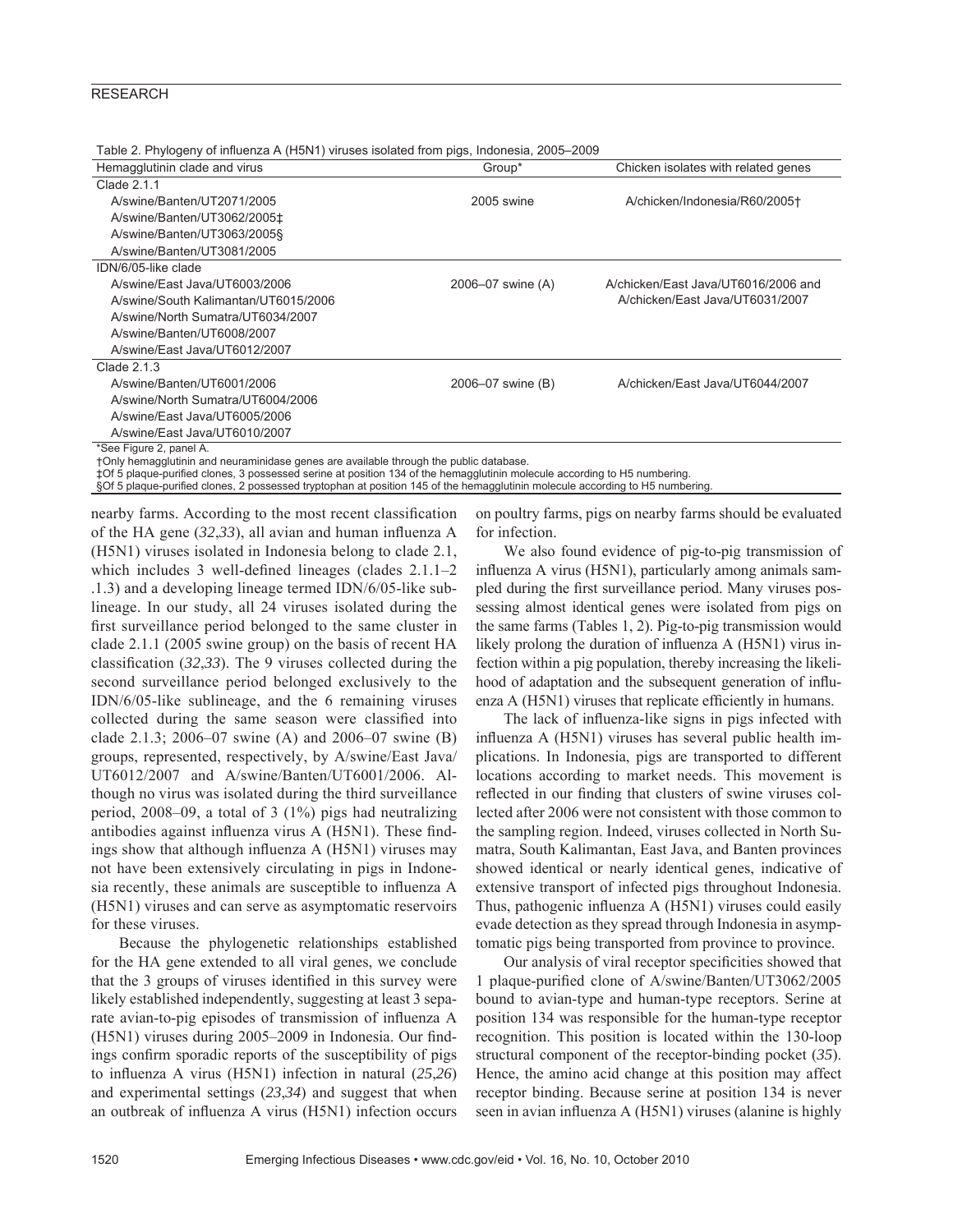

conserved at this position in avian influenza A [H5N1] viruses), the Ala134Ser mutation probably occurred during adaptation of the virus to pigs. According to a previous report (*36*), human isolates possessing valine at this position could also bind to the human-type receptor, although a mutation at position 129 (L129V) was also required for the human-type receptor recognition in this strain. Therefore, mutations at position 134 probably correlated with human-type receptor recognition and may serve as molecular markers for assessing the pandemic potential of influenza virus A (H5N1) isolates.

Although influenza virus A (H5N1) infection was not reported among swine workers in Indonesia while we were collecting our pig specimens, a previous cohort study showed that such workers, as well as their unexposed spouses, had increased levels of antibody to swine influenza A (H1N1) viruses (*37*), suggesting that humans are indeed susceptible to swine-adapted viruses (*38*). The recent swine-origin pandemic (H1N1) 2009 further demonstrates that pigs can be a potential source of virus capable of causing a human influenza pandemic (24). These findings suggest that as influenza A (H5N1) viruses spread among pigs and adapt to recognize human-type receptors, farmers, swine workers, and their families will be at greatest risk for infection by the newly adapted viruses.

In summary, we found that influenza A (H5N1) viruses have been transmitted multiple times to pig populations in Indonesia and that 1 virus has acquired the ability to recognize human-type receptors. Of particular concern is that pigs infected with influenza  $A$  (H5N1) viruses showed no significant influenza-like signs and were likely transported to and from different provinces in Indonesia. On the basis of our findings, we encourage the Indonesian government to control the transport of pigs within Indonesia. Otherwise, opportunities for this avian virus to adapt to mammals will increase, as will the risk for emergence of a new pandemic influenza virus.

#### **Acknowledgments**

We thank Susan Watson for editing the manuscript.

This work was supported by a grant-in-aid for Specially Promoted Research, Japan; a contract research fund for the Program of Funding Research Centers for Emerging and Reemerging Infectious Diseases from the Ministries of Education, Culture, Sports, Science, and Technology, Japan; grants-in-aid of Health, Labor, and Welfare, Japan; an Exploratory Research for Advanced Technology grant from Japan Science and Technology Agency, Japan; and by National Institute of Allergy and Infectious Diseases Public Health Service research grants, USA.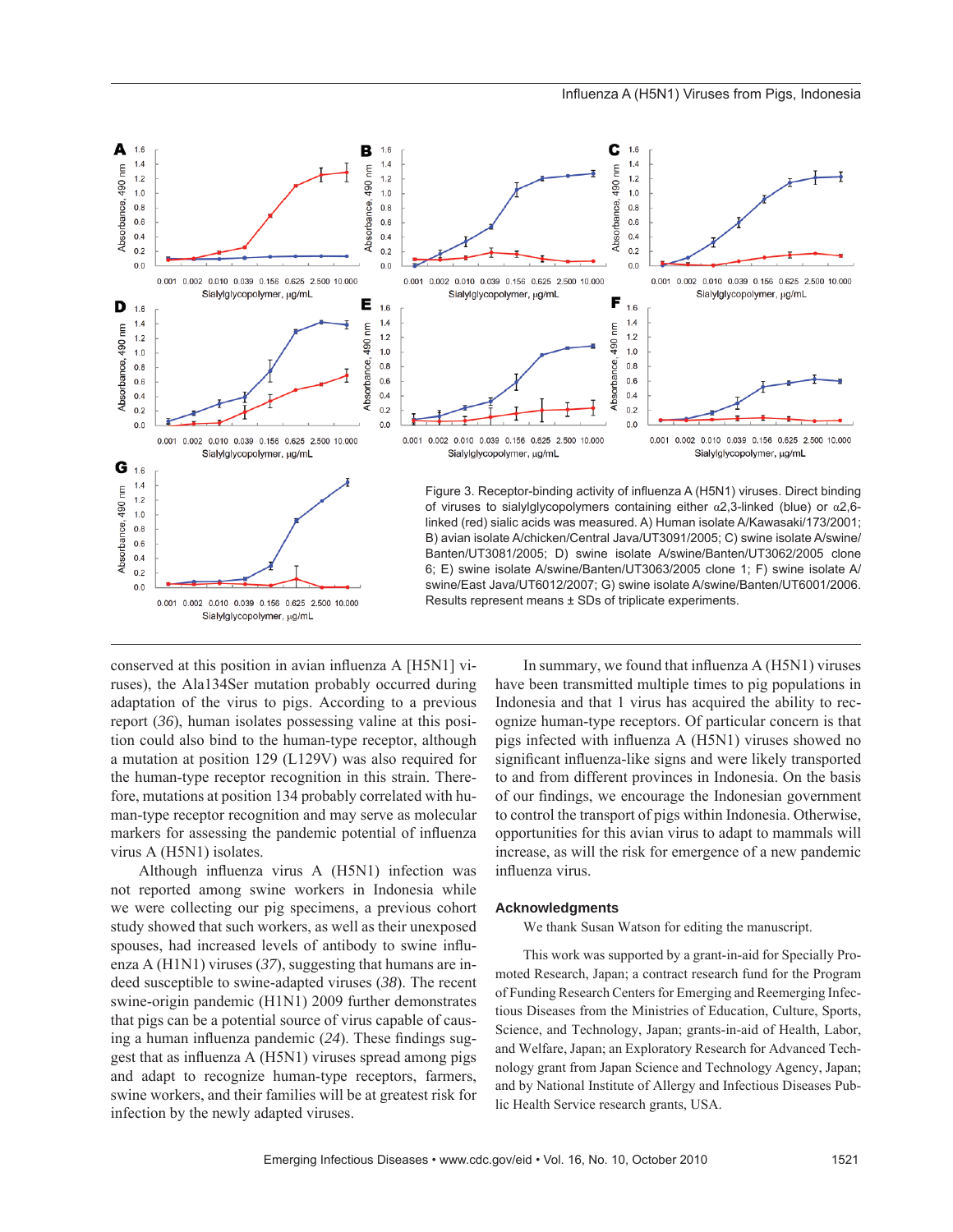## RESEARCH

Dr Nidom is a director of the Faculty of Veterinary Medicine and the Collaborating Research Center–Emerging and Reemerging Infectious Diseases, Tropical Disease Centre, Airlangga University, Surabaya, Indonesia. His research interests include the pathobiology and epidemiology of poultry pathogens and zoonoses transmitted by poultry.

#### **References**

- 1. Xu X, Subbarao K, Cox NJ, Guo Y. Genetic characterization of the pathogenic influenza A/goose/Guangdong/1/96 (H5N1) virus: similarity of its hemagglutinin gene to those of influenza (H5N1) viruses from the 1997 outbreaks in Hong Kong. Virology. 1999;261:15–9. DOI: 10.1006/viro.1999.9820
- 2. Claas EC, Osterhaus AD, van Beek R, De Jong JC, Rimmelzwaan GF, Senne DA, et al. Human influenza A H5N1 virus related to a highly pathogenic avian influenza virus. Lancet. 1998;351:472-7. DOI: 10.1016/S0140-6736(97)11212-0
- 3. Subbarao K, Klimov A, Katze J, Regnery H, Lim W, Hall H, et al. Characterization of an avian influenza A (H5N1) virus isolated from a child with a fatal respiratory illness. Science. 1998;279:393–6. DOI: 10.1126/science.279.5349.393
- 4. Li KS, Guan Y, Wang J, Smith GJ, Xu KM, Duan L, et al. Genesis of a highly pathogenic and potentially pandemic H5N1 influenza virus in eastern Asia. Nature. 2004;430:209–13. DOI: 10.1038/ nature02746
- 5. Chen H, Smith GJ, Zhang SY, Qin K, Wang J, Li KS, et al. Avian flu: H5N1 virus outbreak in migratory waterfowl. Nature. 2005;436:191–2. DOI: 10.1038/nature03974
- 6. Ducatez MF, Olinger CM, Owoade AA, De Landtsheer S, Ammerlaan W, Niesters HG, et al. Avian flu: multiple introductions of H5N1 in Nigeria. Nature. 2006;442:37. DOI: 10.1038/442037a
- 7. Weber S, Harder T, Starick E, Beer M, Werner O, Hoffmann B, et al. Molecular analysis of highly pathogenic avian influenza virus of subtype H5N1 isolated from wild birds and mammals in northern Germany. J Gen Virol. 2007;88:554–8. DOI: 10.1099/vir.0.82300-0
- World Health Organization. Cumulative number of confirmed human cases of avian influenza A/(H5N1) reported to WHO, 30 March 2010 [cited 2010 Apr 3]. http://www.who.int/csr/disease/avian\_ influenza/country/cases\_table\_2010\_03\_30/en/index.html
- 9. Matrosovich MN, Gambaryan AS, Teneberg S, Piskarev VE, Yamnikova SS, Lvov DK, et al. Avian influenza A viruses differ from human viruses by recognition of sialyloligosaccharides and gangliosides and by a higher conservation of the HA receptor–binding site. Virology. 1997;233:224–34. DOI: 10.1006/viro.1997.8580
- 10. Gambaryan A, Tuzikov A, Pazynina G, Bovin N, Balish A, Klimov A. Evolution of the receptor-binding phenotype of influenza A (H5) viruses. Virology. 2006;344:432–8. DOI: 10.1016/j.virol.2005.08.035
- 11. Shinya K, Ebina M, Yamada S, Ono M, Kasai N, Kawaoka Y. Avian flu: influenza virus receptors in the human airway. Nature. 2006;440:435–6. DOI: 10.1038/440435a
- 12. Matrosovich MN, Matrosovich TY, Gray T, Roberts NA, Klenk HD. Human and avian influenza viruses target different cell types in cultures of human airway epithelium. Proc Natl Acad Sci U S A. 2004;101:4620–4. DOI: 10.1073/pnas.0308001101
- 13. Suzuki Y, Ito T, Suzuki T, Holland RE Jr, Chambers TM, Kiso M, et al. Sialic acid species as a determinant of the host range of influenza A viruses. J Virol. 2000;74:11825–31. DOI: 10.1128/JVI.74.24.11825- 11831.2000
- 14. Yamada S, Suzuki Y, Suzuki T, Le MQ, Nidom CA, Sakai-Tagawa Y, et al. Haemagglutinin mutations responsible for the binding of H5N1 influenza A viruses to human-type receptors. Nature. 2006;444:378–82. DOI: 10.1038/nature05264
- 15. Hatta M, Hatta Y, Kim JH, Watanabe S, Shinya K, Nguyen T, et al. Growth of H5N1 influenza A viruses in the upper respiratory tracts of mice. PLoS Pathog. 2007;3:1374–9. DOI: 10.1371/journal. ppat.0030133
- 16. Castrucci MR, Donatelli I, Sidoli L, Barigazzi G, Kawaoka Y, Webster RG. Genetic reassortment between avian and human influenza A viruses in Italian pigs. Virology. 1993;193:503–6. DOI: 10.1006/ viro.1993.1155
- 17. Kida H, Ito T, Yasuda J, Shimizu Y, Itakura C, Shortridge KF, et al. Potential for transmission of avian influenza viruses to pigs. J Gen Virol. 1994;75:2183–8. DOI: 10.1099/0022-1317-75-9-2183
- 18. Ito T, Couceiro JN, Kelm S, Baum LG, Krauss S, Castrucci MR, et al. Molecular basis for the generation in pigs of influenza A viruses with pandemic potential. J Virol. 1998;72:7367–73.
- 19. Scholtissek C, Burger H, Kistner O, Shortridge KF. The nucleoprotein as a possible major factor in determining host specificity of influenza H3N2 viruses. Virology. 1985;147:287-94. DOI: 10.1016/0042-6822(85)90131-X
- 20. Nelli RK, Kuchipudi SV, White GA, Perez BB, Dunham SP, Chang KC. Comparative distribution of human and avian type sialic acid influenza receptors in the pig. BMC Vet Res. 2010;6:4. DOI: 10.1186/1746-6148-6-4
- 21. Van Poucke SG, Nicholls JM, Nauwynck HJ, Van Reeth K. Replication of avian, human and swine influenza viruses in porcine respiratory explants and association with sialic acid distribution. Virol J. 2010;7:38. DOI: 10.1186/1743-422X-7-38
- 22. Kuchipudi SV, Nelli R, White GA, Bain M, Chang KC, Dunham S. Differences in influenza virus receptors in chickens and ducks: implications for interspecies transmission. J Mol Genet Med. 2009;3:143–51.
- 23. Lipatov AS, Kwon YK, Sarmento LV, Lager KM, Spackman E, Suarez DL, et al. Domestic pigs have low susceptibility to H5N1 highly pathogenic avian influenza viruses. PLoS Pathog. 2008;4:e1000102. DOI: 10.1371/journal.ppat.1000102
- 24. Smith GJ, Vijaykrishna D, Bahl J, Lycett SJ, Worobey M, Pybus OG, et al. Origins and evolutionary genomics of the 2009 swineorigin H1N1 influenza A epidemic. Nature. 2009;459:1122-5. DOI: 10.1038/nature08182
- 25. Choi YK, Nguyen TD, Ozaki H, Webby RJ, Puthavathana P, Buranathal C, et al. Studies of H5N1 influenza virus infection of pigs by using viruses isolated in Vietnam and Thailand in 2004. J Virol. 2005;79:10821–5. DOI: 10.1128/JVI.79.16.10821-10825.2005
- 26. Zhu Q, Yang H, Chen W, Cao W, Zhong G, Jiao P, et al. A naturally occurring deletion in its NS gene contributes to the attenuation of an H5N1 swine influenza virus in chickens. J Virol. 2008;82:220-8. DOI: 10.1128/JVI.00978-07
- 27. Hatakeyama S, Sakai-Tagawa Y, Kiso M, Goto H, Kawakami C, Mitamura K, et al. Enhanced expression of an alpha2,6-linked sialic acid on MDCK cells improves isolation of human influenza viruses and evaluation of their sensitivity to a neuraminidase inhibitor. J Clin Microbiol. 2005;43:4139–46. DOI: 10.1128/JCM.43.8.4139- 4146.2005
- 28. Hall TA. BioEdit: a user-friendly biological sequence alignment editor and analysis program for windows 95/98/NT. Nucl Acids Symp Ser. 1999;41:95–8.
- 29. Shinya K, Hatta M, Yamada S, Takada A, Watanabe S, Halfmann P, et al. Characterization of a human H5N1 influenza A virus isolated in 2003. J Virol. 2005;79:9926–32. DOI: 10.1128/JVI.79.15.9926- 9932.2005
- 30. Totani K, Kubota T, Kuroda T, Murata T, Hidari KI, Suzuki T, et al. Chemoenzymatic synthesis and application of glycopolymers containing multivalent sialyloligosaccharides with a poly (L-glutamic acid) backbone for inhibition of infection by influenza viruses. Glycobiology. 2003;13:315–26. DOI: 10.1093/glycob/cwg032